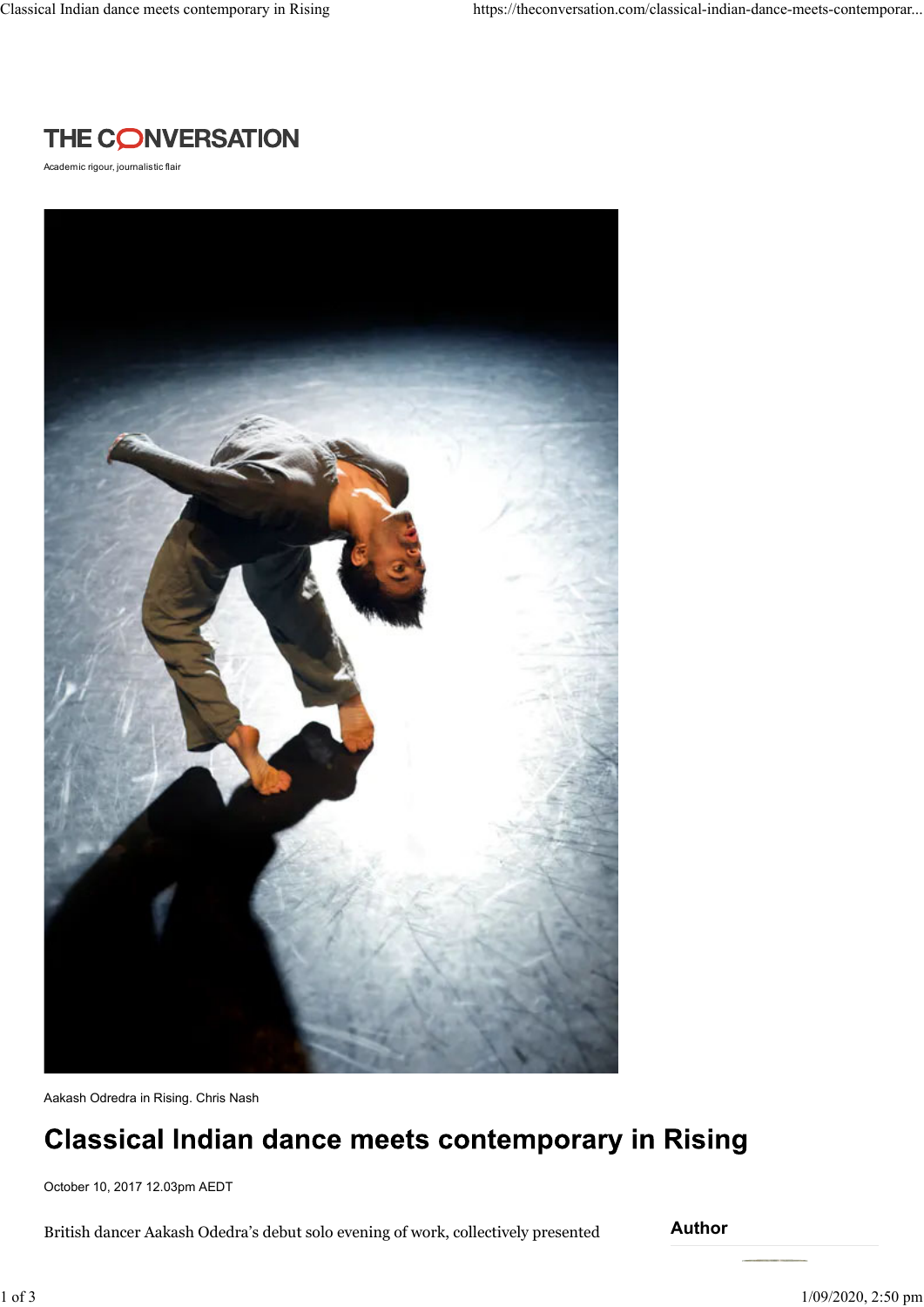under the title Rising, was a fitting and provocative bookend to this year's OzAsia Festival. It harked back to the festival's thrilling opening production of Until the Lions by the Akram Khan Company.



**William Peterson** Senior Lecturer in Drama, Flinders **University** 

Like Khan, Odedra is of South Asian heritage — though Indian rather than Bangladeshi — and relies on training in the classical dance form of Kathak and the neoclassical form of Bharatanatyam to underpin the movement of his contemporary work. But, unlike Khan, Aakash as a solo artist possesses a uniquely graceful elegance, in marked contrast with the powerful movements of the stockier and generally quite grounded Khan.

Odedra is capable of shifting from rapid-fire footwork so fast he appears to be levitating, to a series of whirling dervish-type spirals that propel him across the stage, to gorgeous, fluid articulations of his arms and hands, then moving into steps so elegant one might imagine he is conjuring the spirit of Fred Astaire, gliding, not just dancing across the floor. Dressed in loose-fitting white clothing derived from the traditional dhoti with trousers, his moves are confident, precise, fluid and frequently unexpected.



The program consisted of four works by different choreographers. The first was the dancer's own piece, Nritta, clearly derived from the Kathak dance form.

## **Get news that's free, independent and based on evidence.**

**Get newsletter**

As the only work that followed the 16-beat time cycle found in classical Indian music, it served as a